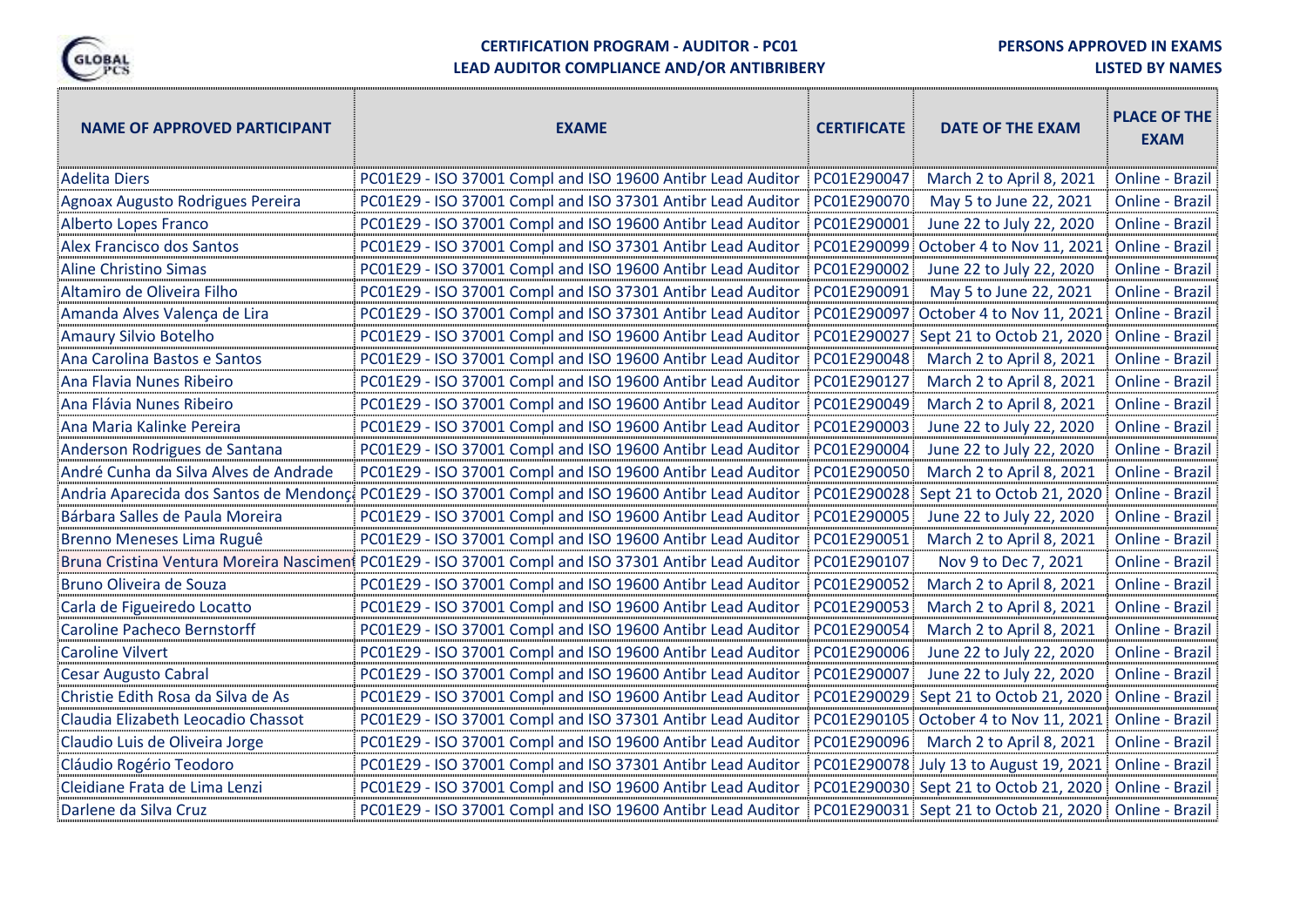

# **LEAD AUDITOR COMPLIANCE AND/OR ANTIBRIBERY**

| Debora Brasil Silva                    | PC01E29 - ISO 37001 Compl and ISO 19600 Antibr Lead Auditor<br>PC01E290032 Sept 21 to Octob 21, 2020  |                            | Online - Brazil        |
|----------------------------------------|-------------------------------------------------------------------------------------------------------|----------------------------|------------------------|
| Deborah Francielle Mesquita Polsaque   | PC01E290055<br>PC01E29 - ISO 37001 Compl and ISO 19600 Antibr Lead Auditor                            | March 2 to April 8, 2021   | Online - Brazil        |
| Edita Carvalho da Fonseca              | PC01E29 - ISO 37001 Compl and ISO 19600 Antibr Lead Auditor<br>PC01E290033 Sept 21 to Octob 21, 2020  |                            | Online - Brazil        |
| <b>Edna Alves</b>                      | PC01E290056<br>PC01E29 - ISO 37001 Compl and ISO 19600 Antibr Lead Auditor                            | March 2 to April 8, 2021   | Online - Brazil        |
| Eduardo Nunes Maia de Carvalho         | PC01E290008<br>PC01E29 - ISO 37001 Compl and ISO 19600 Antibr Lead Auditor                            | June 22 to July 22, 2020   | Online - Brazil        |
| Elaine Marceli Maia Pereira            | PC01E290009<br>PC01E29 - ISO 37001 Compl and ISO 19600 Antibr Lead Auditor                            | June 22 to July 22, 2020   | Online - Brazil        |
| Elaine Martinez Mota Fukunaga          | PC01E290045 Sept 21 to Octob 21, 2020<br>PC01E29 - ISO 37001 Compl and ISO 19600 Antibr Lead Auditor  |                            | Online - Brazil        |
| <b>Eliani Gislon</b>                   | PC01E290057<br>PC01E29 - ISO 37001 Compl and ISO 19600 Antibr Lead Auditor                            | March 2 to April 8, 2021   | Online - Brazil        |
| Elisa Maria de Souza                   | PC01E29 - ISO 37001 Compl and ISO 37301 Antibr Lead Auditor<br>PC01E290079 July 13 to August 19, 2021 |                            | Online - Brazil        |
| Esmael Manuel Correia de Melo          | PC01E290058<br>PC01E29 - ISO 37001 Compl and ISO 19600 Antibr Lead Auditor                            | March 2 to April 8, 2021   | Online - Brazil        |
| Evelin Queiroz da Silva Argolo Coimbra | PC01E290102 October 4 to Nov 11, 2021<br>PC01E29 - ISO 37001 Compl and ISO 37301 Antibr Lead Auditor  |                            | Online - Brazil        |
| <b>Fabio Amaral Martins</b>            | PC01E29 - ISO 37001 Compl and ISO 37301 Antibr Lead Auditor<br>PC01E290095                            | May 5 to June 22, 2021     | <b>Online - Brazil</b> |
| Felipe Rangel da Silva                 | PC01E290059<br>PC01E29 - ISO 37001 Compl and ISO 19600 Antibr Lead Auditor                            | March 2 to April 8, 2021   | <b>Online - Brazil</b> |
| Felipe Tobias Costa de Almeida         | PC01E290108<br>PC01E29 - ISO 37001 Compl and ISO 37301 Antibr Lead Auditor                            | Nov 9 to Dec 7, 2021       | Online - Brazil        |
| Fernanda Rocha Fragoso                 | PC01E290010<br>PC01E29 - ISO 37001 Compl and ISO 19600 Antibr Lead Auditor                            | June 22 to July 22, 2020   | Online - Brazil        |
| Fernando Garcia Torres Meira           | PC01E290080 July 13 to August 19, 2021<br>PC01E29 - ISO 37001 Compl and ISO 37301 Antibr Lead Auditor |                            | Online - Brazil        |
| Geraldo Medeiros Bezerra               | PC01E29 - ISO 37001 Compl and ISO 19600 Antibr Lead Auditor<br>PC01E290011                            | June 22 to July 22, 2020   | Online - Brazil        |
| Giuliana Borges Assumpção Gattass      | PC01E29 - ISO 37001 Compl and ISO 19600 Antibr Lead Auditor<br>PC01E290034 Sept 21 to Octob 21, 2020  |                            | Online - Brazil        |
| Gonçalo Prado Neto                     | PC01E290081 July 13 to August 19, 2021<br>PC01E29 - ISO 37001 Compl and ISO 37301 Antibr Lead Auditor |                            | Online - Brazil        |
| Grice Barbosa Pinto de Araujo          | PC01E290109<br>PC01E29 - ISO 37001 Compl and ISO 37301 Antibr Lead Auditor                            | Nov 9 to Dec 7, 2021       | Online - Brazil        |
| <b>Guilherme Modesto Mello</b>         | PC01E29 - ISO 37001 Compl and ISO 37301 Antibr Lead Auditor<br>PC01E290110                            | Nov 9 to Dec 7, 2021       | Online - Brazil        |
| <b>Helaine Euclides Galerani</b>       | PC01E29 - ISO 37001 Compl and ISO 19600 Antibr Lead Auditor<br>PC01E290035 Sept 21 to Octob 21, 2020  |                            | Online - Brazil        |
| Henrique Cesar Lemos Orlando           | PC01E290012<br>PC01E29 - ISO 37001 Compl and ISO 19600 Antibr Lead Auditor                            | June 22 to July 22, 2020   | Online - Brazil        |
| lago Luis Burdin                       | PC01E290071<br>PC01E29 - ISO 37001 Compl and ISO 37301 Antibr Lead Auditor                            | May 5 to June 22, 2021     | Online - Brazil        |
| Irinaldo Costa de Figueiredo           | PC01E290094<br>PC01E29 - ISO 37001 Compl and ISO 19600 Antibr Lead Auditor                            | March 2 to April 8, 2021   | Online - Brazil        |
| <b>Isabel Scorcio Hildebrandt</b>      | PC01E290013<br>PC01E29 - ISO 37001 Compl and ISO 19600 Antibr Lead Auditor                            | June 22 to July 22, 2020   | Online - Brazil        |
| Ismara de Lima Roza Gomes              | PC01E290111<br>PC01E29 - ISO 37001 Compl and ISO 37301 Antibr Lead Auditor                            | Nov 9 to Dec 7, 2021       | Online - Brazil        |
| Izabelle de Araujo Arcanjo             | PC01E29 - ISO 37001 Compl and ISO 37301 Antibr Lead Auditor<br>PC01E290072                            | May 5 to June 22, 20021    | Online - Brazil        |
| Jean Guilherme de Andrade Ruthes       | PC01E290082<br>PC01E29 - ISO 37001 Compl and ISO 37301 Antibr Lead Auditor                            | July 13 to August 19, 2021 | Online - Brazil        |
| Jeane Camargo da Silva                 | PC01E29 - ISO 37001 Compl and ISO 19600 Antibr Lead Auditor<br>PC01E290036 Sept 21 to Octob 21, 2020  |                            | Online - Brazil        |
| Jessica Lane Araújo Tavares            | PC01E290112<br>PC01E29 - ISO 37001 Compl and ISO 37301 Antibr Lead Auditor                            | Nov 9 to Dec 7, 2021       | Online - Brazil        |
| João Clementino de Oliveira Neto       | PC01E290060<br>PC01E29 - ISO 37001 Compl and ISO 19600 Antibr Lead Auditor                            | March 2 to April 8, 2021   | Online - Brazil        |
| Jomar Souza da Silva                   | PC01E290061<br>PC01E29 - ISO 37001 Compl and ISO 19600 Antibr Lead Auditor                            | March 2 to April 8, 2021   | Online - Brazil        |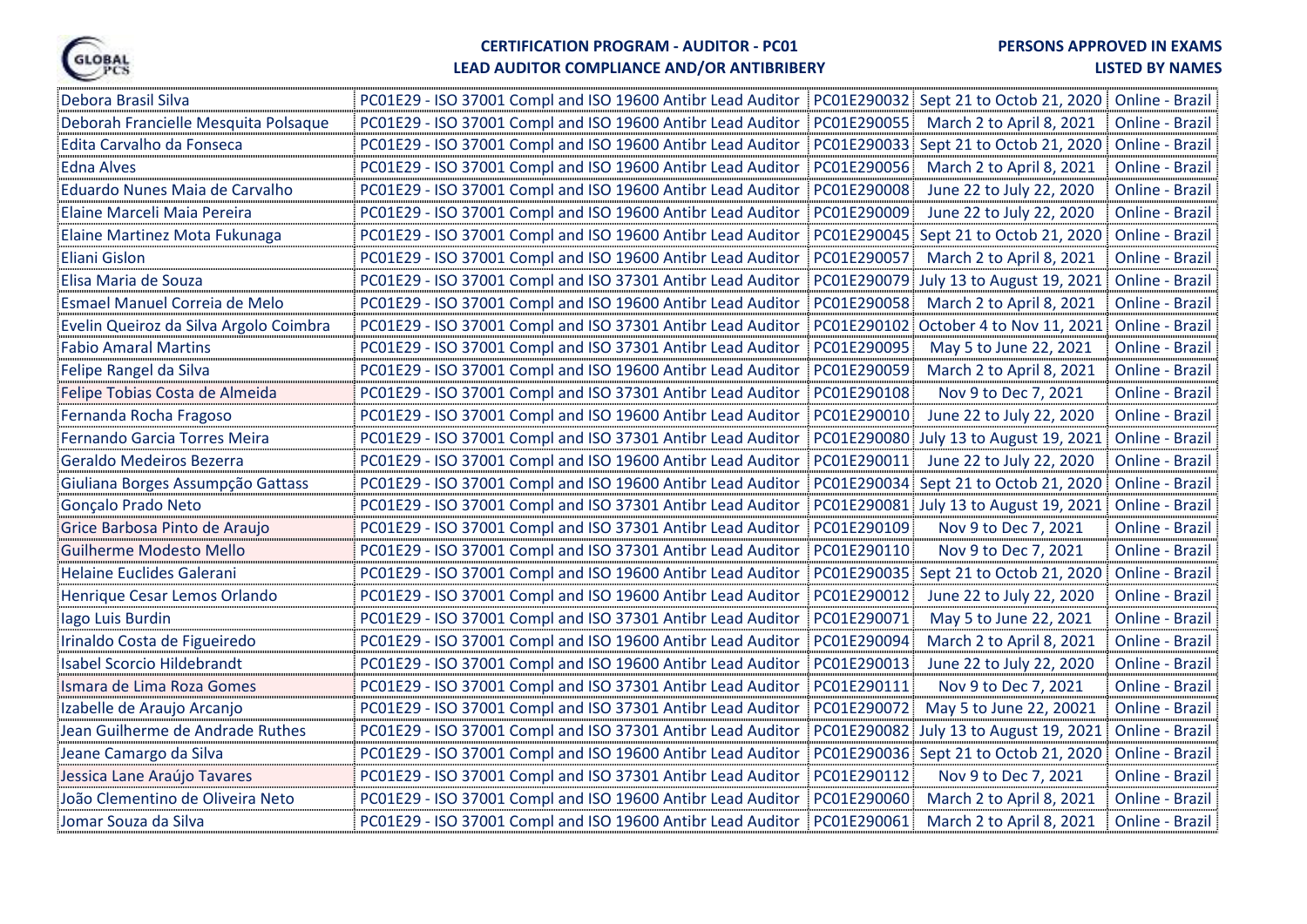

# **LEAD AUDITOR COMPLIANCE AND/OR ANTIBRIBERY**

| Josemary Peixoto Dantas               | PC01E29 - ISO 37001 Compl and ISO 37301 Antibr Lead Auditor PC01E290113 | Nov 9 to Dec 7, 2021                    | Online - Brazil |
|---------------------------------------|-------------------------------------------------------------------------|-----------------------------------------|-----------------|
| Joyce Chagas de Oliveira              | PC01E29 - ISO 37001 Compl and ISO 19600 Antibr Lead Auditor             | PC01E290062<br>March 2 to April 8, 2021 | Online - Brazil |
| Juliana Galtieri                      | PC01E29 - ISO 37001 Compl and ISO 19600 Antibr Lead Auditor             | PC01E290063<br>March 2 to April 8, 2021 | Online - Brazil |
| Juliana Martins de Almeida Souza      | PC01E29 - ISO 37001 Compl and ISO 19600 Antibr Lead Auditor             | PC01E290064<br>March 2 to April 8, 2021 | Online - Brazil |
| Juliana Pereira de Souza              | PC01E29 - ISO 37001 Compl and ISO 37301 Antibr Lead Auditor             | PC01E290083 July 13 to August 19, 2021  | Online - Brazil |
| Júlio César Alexandre de Santana      | PC01E29 - ISO 37001 Compl and ISO 37301 Antibr Lead Auditor             | PC01E290103 October 4 to Nov 11, 2021   | Online - Brazil |
| Keiliane Veras Delfino                | PC01E29 - ISO 37001 Compl and ISO 37301 Antibr Lead Auditor             | PC01E290084 July 13 to August 19, 2021  | Online - Brazil |
| Ketila Meirieth Correa de Araujo      | PC01E29 - ISO 37001 Compl and ISO 19600 Antibr Lead Auditor             | PC01E290014<br>June 22 to July 22, 2020 | Online - Brazil |
| Laira Carolina Custódio               | PC01E29 - ISO 37001 Compl and ISO 37301 Antibr Lead Auditor             | PC01E290090 July 13 to August 19, 2021  | Online - Brazil |
| Larissa de Aguiar Bispo Arruda        | PC01E29 - ISO 37001 Compl and ISO 19600 Antibr Lead Auditor             | PC01E290015<br>June 22 to July 22, 2020 | Online - Brazil |
| Leise de Souza Barroso Reis           | PC01E29 - ISO 37001 Compl and ISO 37301 Antibr Lead Auditor             | PC01E290114<br>Nov 9 to Dec 7, 2021     | Online - Brazil |
| Leonardo Cavalcante Potengy           | PC01E29 - ISO 37001 Compl and ISO 19600 Antibr Lead Auditor             | PC01E290016<br>June 22 to July 22, 2020 | Online - Brazil |
| Leonardo Santos Ribeiro               | PC01E29 - ISO 37001 Compl and ISO 37301 Antibr Lead Auditor             | PC01E290115<br>Nov 9 to Dec 7, 2021     | Online - Brazil |
| Letícia de Paula                      | PC01E29 - ISO 37001 Compl and ISO 37301 Antibr Lead Auditor             | PC01E290085 July 13 to August 19, 2021  | Online - Brazil |
| Letícia Ferreira Cardoso              | PC01E29 - ISO 37001 Compl and ISO 37301 Antibr Lead Auditor             | PC01E290116<br>Nov 9 to Dec 7, 2021     | Online - Brazil |
| Leyla Maria Frota de Brito            | PC01E29 - ISO 37001 Compl and ISO 19600 Antibr Lead Auditor             | PC01E290065<br>March 2 to April 8, 2021 | Online - Brazil |
| Liane Vasconcelos de Araújo Angoti    | PC01E29 - ISO 37001 Compl and ISO 37301 Antibr Lead Auditor             | PC01E290117<br>Nov 9 to Dec 7, 2021     | Online - Brazil |
| Ligiane Sampaio Valadão Mann          | PC01E29 - ISO 37001 Compl and ISO 19600 Antibr Lead Auditor             | PC01E290017<br>June 22 to July 22, 2020 | Online - Brazil |
| Lorena Sote de Elage Braga Garcia     | PC01E29 - ISO 37001 Compl and ISO 37301 Antibr Lead Auditor             | PC01E290118<br>Nov 9 to Dec 7, 2021     | Online - Brazil |
| Luciano Helou Ramos                   | PC01E29 - ISO 37001 Compl and ISO 37301 Antibr Lead Auditor             | PC01E290119<br>Nov 9 to Dec 7, 2021     | Online - Brazil |
| Luís Paulo Rodrigues de Carvalho      | PC01E29 - ISO 37001 Compl and ISO 37301 Antibr Lead Auditor             | PC01E290120<br>Nov 9 to Dec 7, 2021     | Online - Brazil |
| Maraisa Santini                       | PC01E29 - ISO 37001 Compl and ISO 37301 Antibr Lead Auditor             | PC01E290086 July 13 to August 19, 2021  | Online - Brazil |
| Marcella da Cunha Ferreira            | PC01E29 - ISO 37001 Compl and ISO 19600 Antibr Lead Auditor             | PC01E290037 Sept 21 to Octob 21, 2020   | Online - Brazil |
| Marcella Taboas de Bem                | PC01E29 - ISO 37001 Compl and ISO 37301 Antibr Lead Auditor             | PC01E290073<br>May 5 to June 22, 20021  | Online - Brazil |
| Mariela Fenner Mielke                 | PC01E29 - ISO 37001 Compl and ISO 19600 Antibr Lead Auditor             | PC01E290019<br>June 22 to July 22, 2020 | Online - Brazil |
| Marina Teixeira Lima                  | PC01E29 - ISO 37001 Compl and ISO 19600 Antibr Lead Auditor             | PC01E290066<br>March 2 to April 8, 2021 | Online - Brazil |
| Marta Helena de Almeida Silva         | PC01E29 - ISO 37001 Compl and ISO 37301 Antibr Lead Auditor             | PC01E290121<br>Nov 9 to Dec 7, 2021     | Online - Brazil |
| Mônica Ximenes Sobreira               | PC01E29 - ISO 37001 Compl and ISO 19600 Antibr Lead Auditor             | PC01E290067<br>March 2 to April 8, 2021 | Online - Brazil |
| Morgana Cristina Bússolo da Silva     | PC01E29 - ISO 37001 Compl and ISO 19600 Antibr Lead Auditor             | PC01E290020<br>June 22 to July 22, 2020 | Online - Brazil |
| Natalia Moura Ferreira                | PC01E29 - ISO 37001 Compl and ISO 19600 Antibr Lead Auditor             | PC01E290038 Sept 21 to Octob 21, 2020   | Online - Brazil |
| Nathalia Camilo Gomes Cirilo de Souza | PC01E29 - ISO 37001 Compl and ISO 19600 Antibr Lead Auditor             | PC01E290039 Sept 21 to Octob 21, 2020   | Online - Brazil |
| Nathalia de Paula dos Santos          | PC01E29 - ISO 37001 Compl and ISO 19600 Antibr Lead Auditor             | PC01E290040 Sept 21 to Octob 21, 2020   | Online - Brazil |
| Nelson Silva Nascimento Junior        | PC01E29 - ISO 37001 Compl and ISO 37301 Antibr Lead Auditor             | PC01E290092<br>May 5 to June 22, 2021   | Online - Brazil |